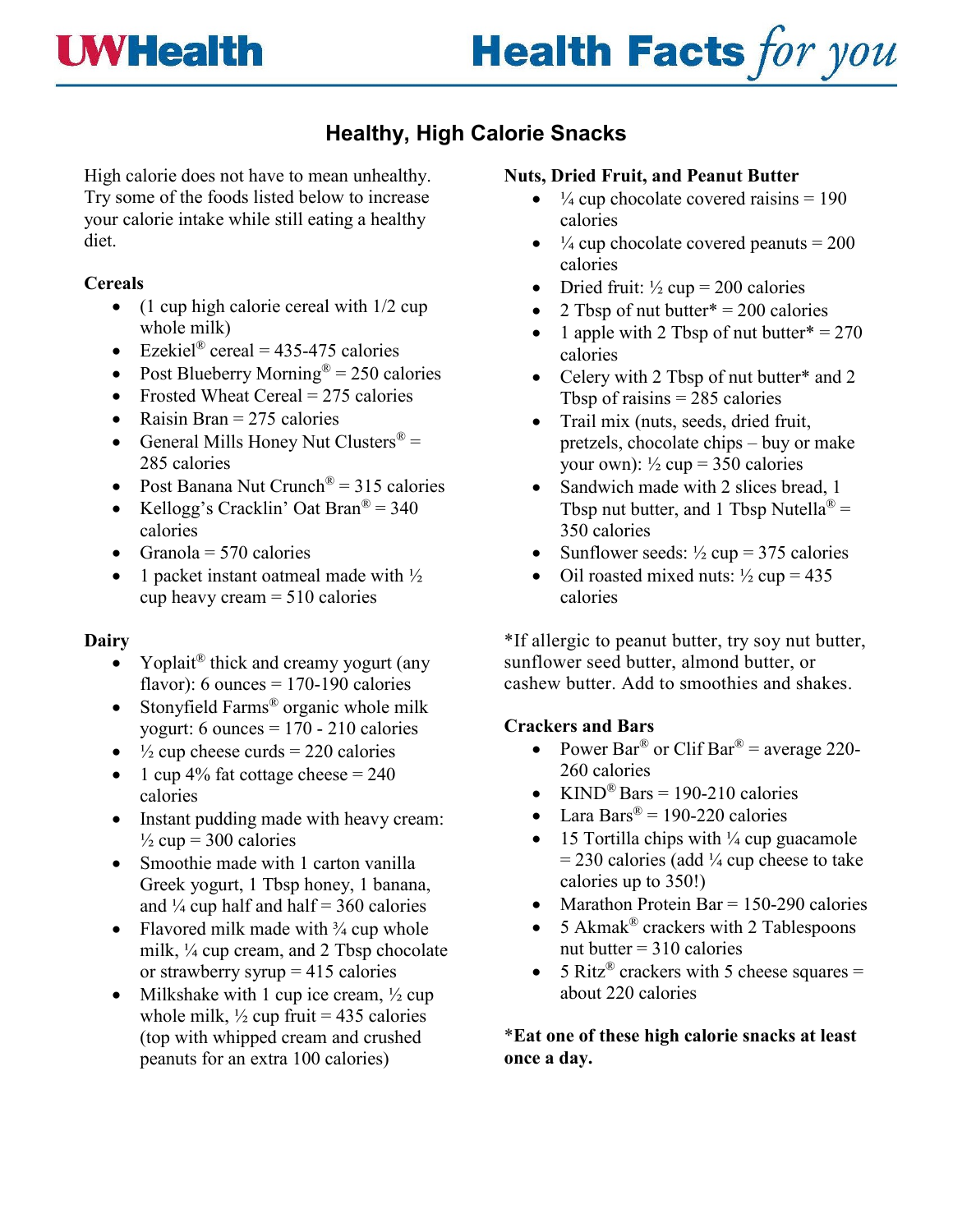#### **Condiments that Count**

#### **Ideas for 50 – 70 calories**

- Sour cream: 2 Tbsp=50-60 calories
	- o Put on baked potato
	- o Put on burritos or tacos
	- o Stir into cream soups
- Hummus: 2 Tbsp=50 calories
	- o Spread on pita bread
		- o Use as a dip with raw vegetables
- Wheat germ: 2 Tbsp=50 calories
	- o Sprinkle on yogurt, ice cream, or pudding
	- o Stir into oatmeal or cream of wheat.
	- o Add to casseroles
- Chia seeds: 1 Tbsp=60 calories
	- o Sprinkle on yogurt or parfaits
	- o Stir into oatmeal or cream of wheat
	- o Add to smoothies
	- o Add to baked goods
- Large black or green olives: 5 olives=50 calories
	- o Add to salads, tacos, nachos, or pastas
	- o Layer on sandwiches
- Coconut (shredded): 3 Tbsp=55 calories
	- o Add to trail mix, homemade granola, cookies, or cakes
	- o Sprinkle over cereal or oatmeal
	- o Sprinkle over ice cream or yogurt
- Guacamole or avocado: 2 Tbsp=60 calories
	- o Serve with tortilla chips, tacos, or burritos
	- o Add to salads
	- o Serve with raw vegetables
- Cheese dip: 2 Tbsp=60 calories
	- o Use as a dip for pretzels
	- o Spread on apples or celery
	- o Melt over broccoli or cauliflower
- Mayonnaise: 1 Tbsp=60 calories
	- o Spread on sandwiches and burgers
	- o Add to fruit and vegetable salads
- Salad dressing:  $2$  Tbsp = 145 calories
	- o Serve with salads
	- o Use as a dip for vegetables
	- o Use as a spread with sandwiches
- Flaxseed meal (ground flax): 2 Tbsp=60 calories
	- o (same uses as chia seeds)
- Honey (not for children under 1 year old): 1 Tbsp=65 calories
	- o Serve on bagels and toast
	- o Mix with peanut butter and spread on sandwich
	- o Use as a dip for fruit
	- o Add to whole milk yogurt with fruit
	- o Add as sweetener to plain oatmeal.
- Scandical<sup>®</sup>: 2 Tbsp=70 calories. Tasteless and mixes into anything:
	- o Drinks
	- o Cottage cheese or yogurt
	- o Hot cereals
	- o Casseroles

#### **Ideas for 100-145 Calories**

- Heavy cream: 2 Tbsp=100 calories
	- o Add to mashed potatoes or macaroni and cheese
	- o Use in cream soups
	- o Use to make oatmeal
	- o Add to eggs
	- o Add to coffee
	- o Add to whole milk
	- o Use in a smoothie or milkshake
- Peanut butter or Nutella<sup>®</sup>: 1 Tbsp=100 calories
	- o Spread on breads, crackers, apples, bananas, and celery
	- o Add to smoothies or milkshakes
- Cream cheese: 2 Tbsp=100 calories
	- o Spread on bagels
	- o Use flavored cream cheese as a dip for fruits